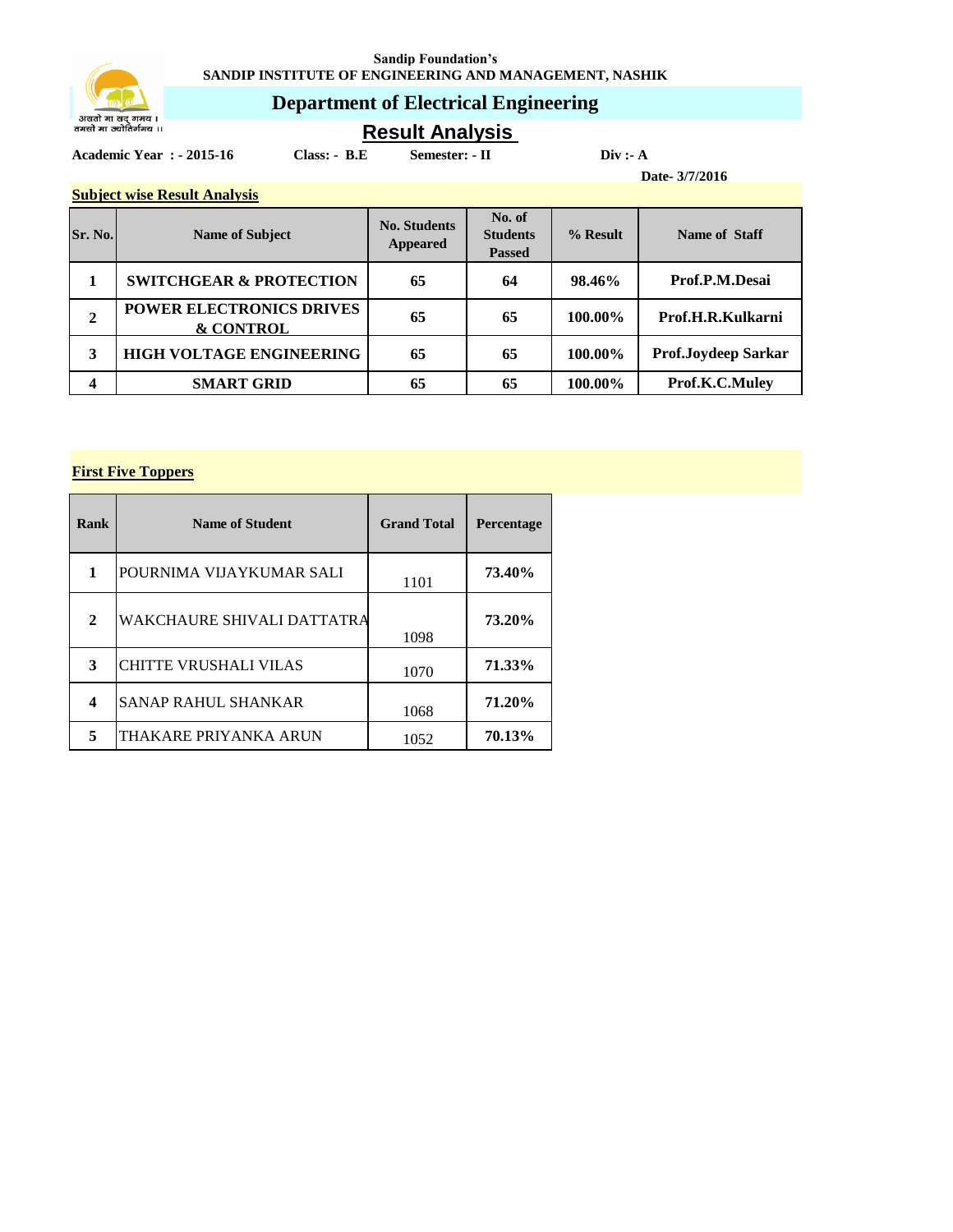### **Subject Toppers**

| Sr. No. | <b>Name Of subject</b>                                  | <b>Name Of student</b>                                                                   | <b>Marks</b> |
|---------|---------------------------------------------------------|------------------------------------------------------------------------------------------|--------------|
|         | <b>SWITCHGEAR &amp; PROTECTION</b>                      | <b>1.BEDSE SANDIP KAUTIK</b><br><b>2.SANAP RAHUL SHANKAR</b><br><b>3.BHALEKAR SANKET</b> | 75           |
|         | <b>POWER ELECTRONICS DRIVES</b><br><b>&amp; CONTROL</b> | <b>RAJURKAR SHUBHAM</b><br><b>ARUN</b>                                                   | 72           |
| 3       | <b>HIGH VOLTAGE ENGINEERING</b>                         | POURNIMA VLIAYKUMAR<br><b>SALI</b>                                                       | 80           |
|         | <b>SMART GRID</b>                                       | THAKARE PRIYANKA ARUN                                                                    | 81           |

| <b>Overall Analysis</b> |                                         | Year 2015-16 |
|-------------------------|-----------------------------------------|--------------|
| $\mathbf{1}$            | No. of Students appeared in examination | 65           |
| $\mathbf{2}$            | <b>No. of Students in Distinction</b>   | 21           |
| 3                       | <b>No. of Students in First Class</b>   | 29           |
| 4                       | No. of Students in Higher second Class  | 2            |
| 5                       | <b>No. of Students in Second Class</b>  | 0            |
| 6                       | <b>No. of Students in Pass Class</b>    | 0            |
| 7                       | <b>No. of Students All Clear</b>        | 52           |
| 8                       | <b>No. of Students in Fail ATKT</b>     | 13           |
| 9                       | No. of Students failed in 1 subject     | 11           |
| 10                      | No. of Students failed in 2 subject     | 0            |
| 11                      | No. of Students failed in 3 subject     | 2            |
| 12                      | No. of Students failed in 4 subjects    | 0            |
| 14                      | No. of Students failed in all subjects  |              |
| 15                      | % result (All Clear)                    | 81.25%       |
| 16                      | % Result with ATKT                      | 100.00%      |

HOD ELECTRICAL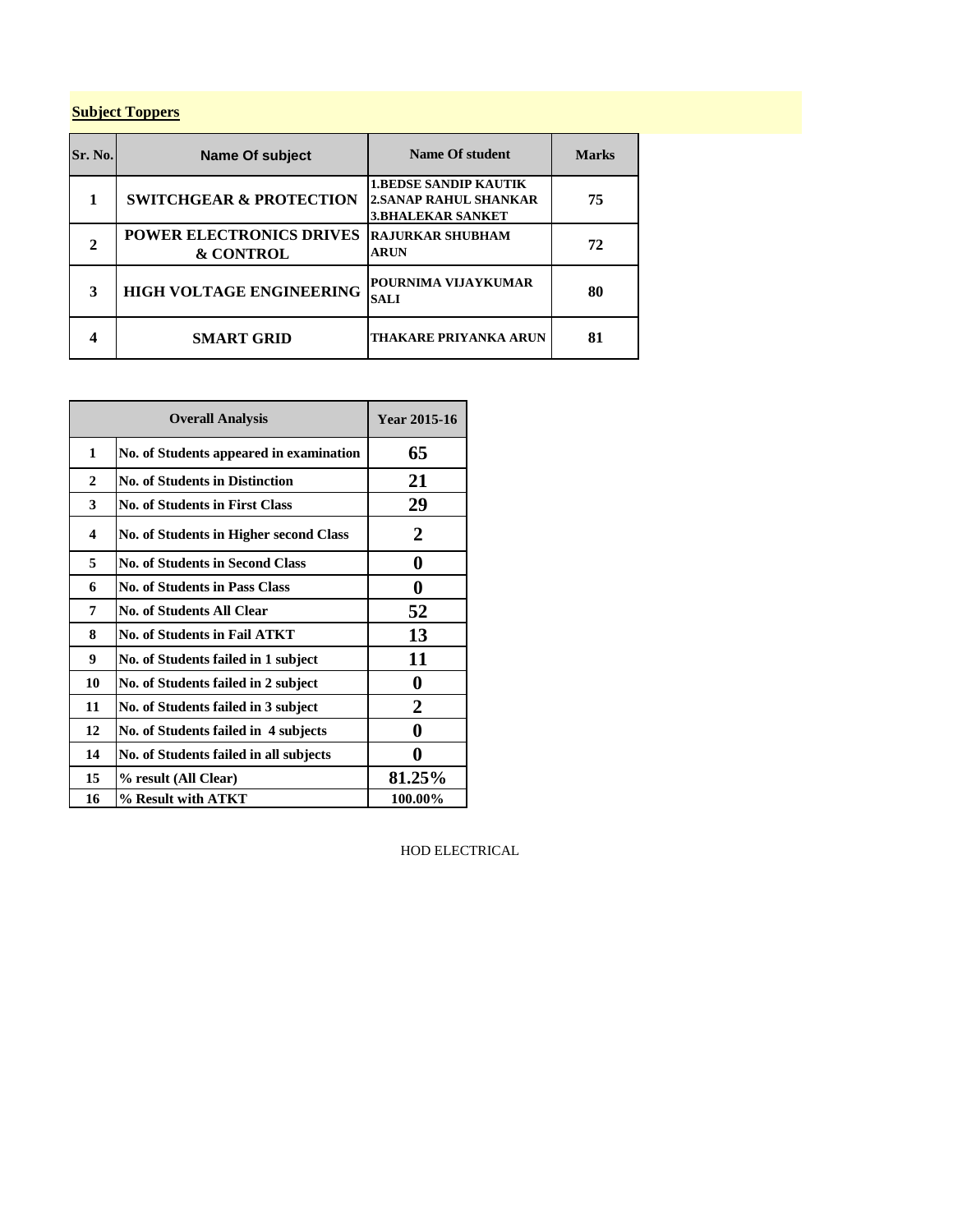

**Sandip Foundation's SANDIP INSTITUTE OF ENGINEERING AND MANAGEMENT, NASHIK**

## **Department of Electrical Engineering**

# **Result Analysis**

**Academic Year : - 2015-16 Class: - B.E Semester: - II Div :- B**

**Subject wise Result Analysis**

**Date- 3/7/2016**

| <b>Subject wise Result Alialysis</b> |                                                         |                                        |                                            |            |                   |
|--------------------------------------|---------------------------------------------------------|----------------------------------------|--------------------------------------------|------------|-------------------|
| Sr. No.                              | <b>Name of Subject</b>                                  | <b>No. Students</b><br><b>Appeared</b> | No. of<br><b>Students</b><br><b>Passed</b> | $%$ Result | Name of Staff     |
|                                      | <b>SWITCHGEAR &amp; PROTECTION</b>                      | 66                                     | 64                                         | $96.97\%$  | Prof.D.S.Badgujar |
| 2                                    | <b>POWER ELECTRONICS DRIVES &amp;</b><br><b>CONTROL</b> | 66                                     | 63                                         | 95.45%     | Prof. R.S.Patil   |
| 3                                    | <b>HIGH VOLTAGE ENGINEERING</b>                         | 66                                     | 65                                         | 98.48%     | Prof.D.V.Malkhede |
|                                      | <b>SMART GRID</b>                                       | 66                                     | 66                                         | 100.00%    | Prof.P.M.Desai    |

### **First Five Toppers**

| Rank         | <b>Name of Student</b>         | <b>Grand Total</b> | Percentage |
|--------------|--------------------------------|--------------------|------------|
| 1            | RUDRA KUMAR JHA                | 1126               | 75.07%     |
| $\mathbf{2}$ | KOLHE MINAKSHEE BHASKAR        | 1092               | 72.80%     |
| 3            | <b>SAKHALA SANDIP BANSILAL</b> | 1088               | 72.53%     |
| 4            | PATIL SIDDHESH BALASAHEB       | 1069               | 71.27%     |
| 5            | BANDGAR DNYANESHWAR TOPAJI     | 1065               | 71.00%     |